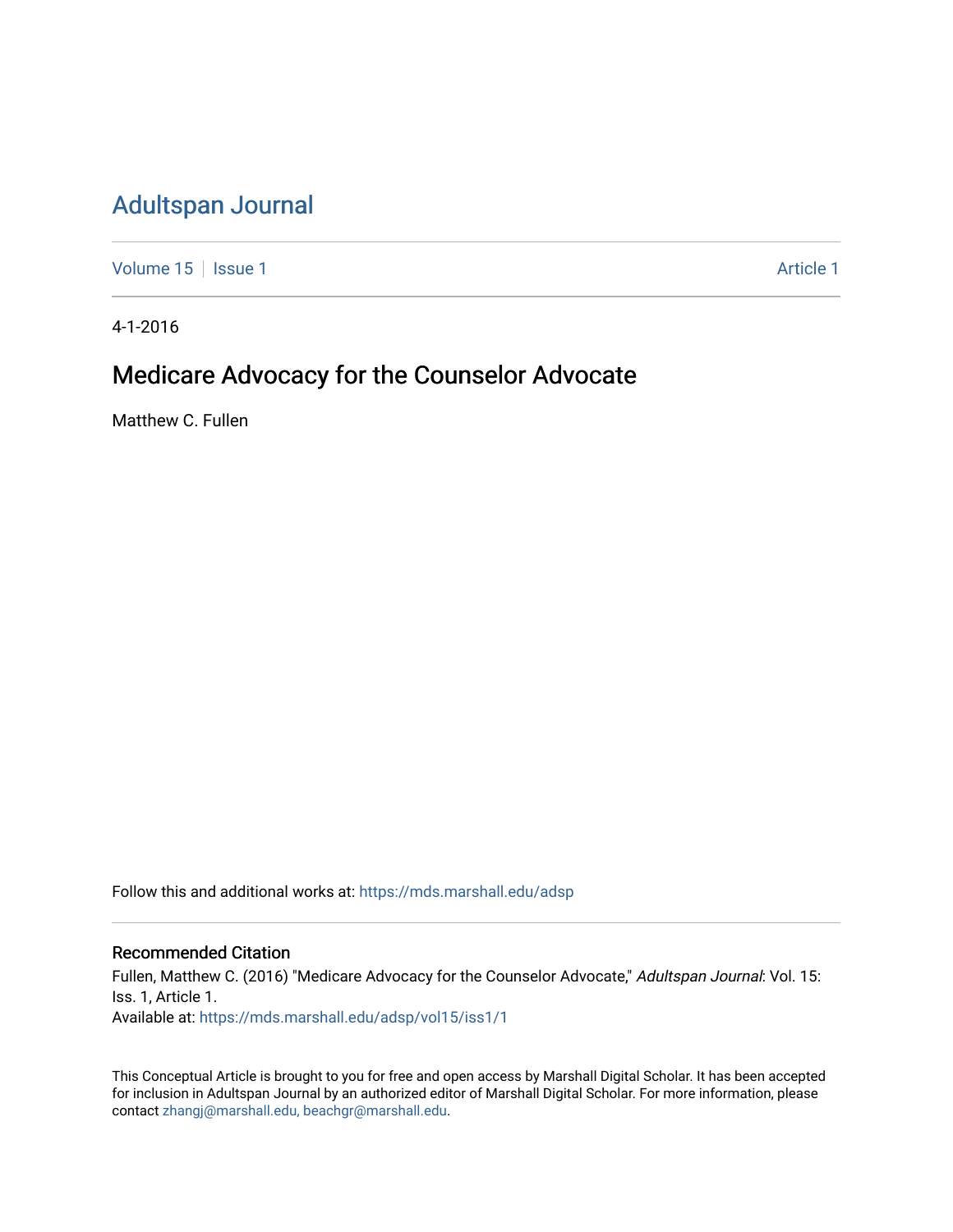# **ADVOCACY**

# **Medicare Advocacy for the Counselor Advocate**

# **Matthew C. Fullen**

*Medicare reimbursement for counselors would expand older adults' access to mental health services and increase counselors' professional opportunities. To enhance advocacy efforts, the author reviews Medicare's current role in meeting older adults' mental health needs, examines the program's unique political development, and identifies contemporary values that may influence Medicare's future. Implications for counselor advocacy efforts are discussed.*

The number of older Americans requiring mental health treatment is growing. Between 2000 and 2030, the proportion of Americans 65 years and older will grow from 13% to 20% of the U.S. population (Bartels, Blow, Brockmann, & Van Citters, 2005). Much of this growth is a result of the members of the baby boom generation—those born between 1946 and 1964—turning 65. Currently, approximately 5.6 to 8 million older adults have one or more mental health or substance use disorders, and this number is projected to increase to 10.1 to 14 million by 2030 (Institute of Medicine [IOM], 2012). The IOM (2012) described the burden of mental illness among older adults as a "crisis" (p. ix), identifying a wide-ranging negative effect that includes "emotional distress, functional disability, reduced physical health, increased mortality, suicide, high rates of hospitalization and nursing home placement, and high costs" (p. 4). In fact, older adults, specifically older White men, have one of the highest rates of suicide of any age-group (Drapeau & McIntosh, 2015).

Medicare is the primary source of health insurance for 50 million Americans, most of whom are older than 65 years. Despite the growing number of older adults needing mental health treatment, experts have criticized Medicare for the program's lack of attention to mental health care (Bartels & Naslund, 2013; IOM, 2012). Currently, Medicare beneficiaries seeking mental health care face restricted access to services. For example, approximately 175,000 master's-level

*Matthew C. Fullen, Department of Educational Studies, The Ohio State University. Correspondence concerning this article should be addressed to Matthew C. Fullen, Department of Educational Studies, The Ohio State University, 440 PAES Building, 305 West 17th Avenue, Columbus, OH 43210 (e-mail: fullen.33@osu.edu).* 

. . . . . . . . . . . . . . . . . .

*© 2016 by the American Counseling Association. All rights reserved.*

**ADULTSPAN***Journal April 2016 Vol. 15 No. 1* **3**

Published by Marshall Digital Scholar, 2016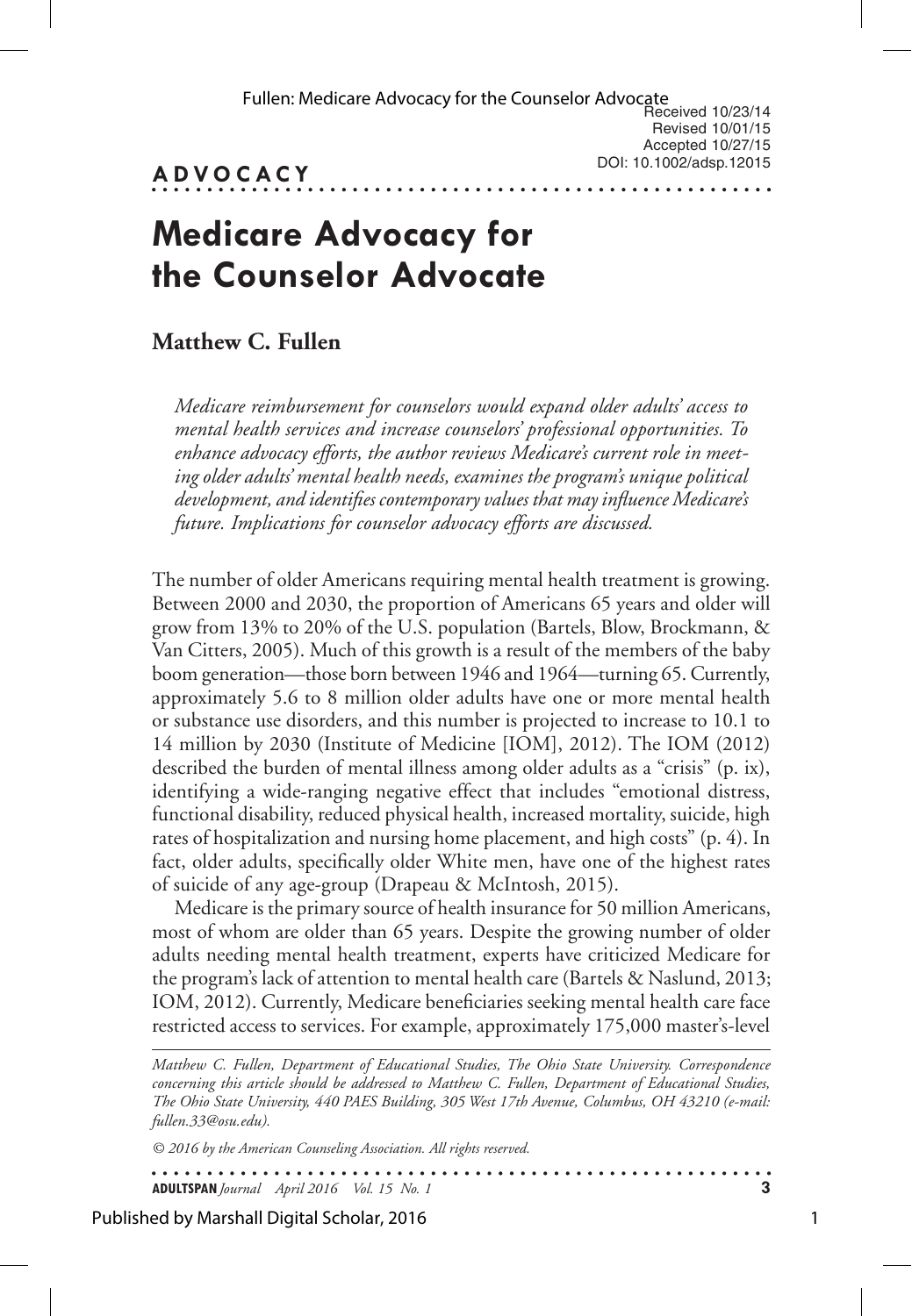psychotherapists are licensed professional counselors (LPCs) or marriage and family therapists (MFTs; American Counseling Association [ACA], n.d.). However, older adults are unable to use Medicare to access services provided by LPCs and MFTs. Clients who transition to Medicare may face discontinuity of care caused by having to change providers.

Currently, members of the counseling profession are mobilizing to increase awareness of the mental health needs of older Americans. In 2014, dozens of counselors and counselor educators traveled to Capitol Hill to meet with elected officials and their staffs to advocate for Medicare and other key issues (ACA, 2015). A recent article in *Counseling Today* encouraged counselors to contact their elected officials, share why inclusion in Medicare is important, and promote the work being done by the counseling profession (Terrazas & Todd, 2014). Legislation adding LPCs and MFTs as approved Medicare providers is currently under consideration in the House of Representatives (H.R. 2759; Mental Health Access Improvement Act, 2015) and the U.S. Senate (S. 1830; Seniors Mental Health Access Improvement Act, 2015). The attempt to expand older adults' access to mental health services recently received the endorsement of AARP (Rogers, 2014).

Although these efforts demonstrate progress, more support is needed to move the legislation forward. As of December 2015, House of Representatives Bill 2759 and Senate Bill 1830 had 38 and 14 cosponsors, respectively (U.S. Congress, 2015a, 2015b). Many states do not have a congressperson endorsing the legislation, which indicates that more counselors are needed to contact lawmakers and shape public opinion within their respective states. However, although counselors advocate on behalf of individual clients, they may lack experience promoting the counseling profession in the public arena (Lee & Rodgers, 2009; Myers, Sweeney, & White, 2002; Ratts & Hutchins, 2009). Furthermore, many counselors who engage in advocacy efforts may not perceive themselves as knowledgeable about the history and political values of Medicare. Therefore, to enhance advocacy efforts, this article describes how Medicare addresses older adults' mental health, summarizes the history and political structure of Medicare, describes how Medicare fits within an evolving American health care system, and identifies implications to guide the counseling profession's advocacy efforts.

# **Medicare and Mental Health**

Experts in older adults' mental health have criticized Medicare for the small percentage of overall expenditures used for mental health treatment, as well as its resistance to innovative approaches to mental health care delivery (Bartels & Naslund, 2013; IOM, 2012). Currently, mental health services account for only 1% of Medicare expenditures (Bartels & Naslund, 2013). Moreover, prior to 2008, Medicare beneficiaries were responsible for a 50% copay for mental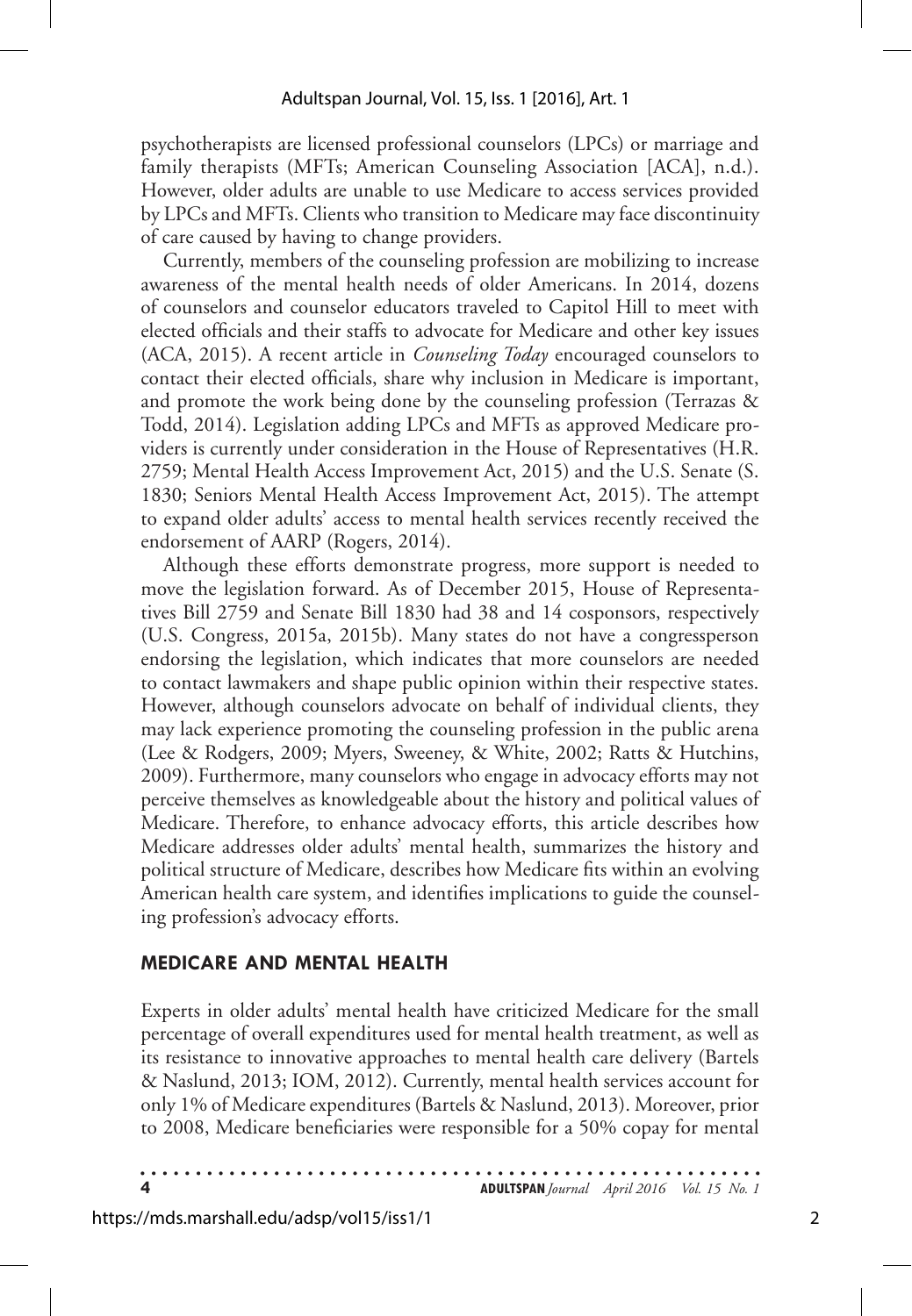health outpatient services, compared with only 20% for most other medical services. Beginning in 2014, with the full implementation of the Medicare Improvements for Patients and Providers Act (MIPPA; 2008), Medicare now pays for these mental health services at the same rate as medical services. However, a lifetime limit on inpatient services at psychiatric hospitals remains, a rule that does not exist with any other inpatient medical services (Graham, 2013). Regarding mental health expenditures, in 2009, Medicare paid for only 52.5% of the cost of services for older adults' mental disorders, with the remaining 47.5% paid out of pocket (18.3%) or by Medicaid (11.4%); private insurance (11.7%); and other sources, including the U.S. Department of Veterans Affairs, state and local health departments, state programs other than Medicaid, and community and neighborhood clinics (6.1%; IOM, 2012).

In addition, because of its fee-for-service structure, Medicare does not cover services such as transportation to mental health services, participation in support groups, or job training that is not directly linked to mental health treatment. When a patient is hospitalized, Medicare does not cover private duty nursing, a phone or television in the room, or personal items such as toothpaste, razors, or socks (Centers for Medicare and Medicaid Services, 2014). This payment structure also limits coordination of care between providers, which is particularly problematic when older adults have chronic conditions, including depression, that transcend both physical and psychological domains. For example, the IOM (2012) stated that treatment of depression is most effective when care includes "(1) systematic outreach and diagnosis; (2) patient education and self-management support; (3) provider accountability for outcomes; and (4) close follow-up and monitoring to prevent relapse" (p. 10). The fee-for-service payment structure lacks these elements.

Furthermore, the fee-for-service structure leaves both Medicare and mental health providers vulnerable to frequent changes to the payment schedule. These changes can result in providers refusing to accept Medicare beneficiaries because of concerns that payments are insufficient compared with those of private health insurance plans. For example, a study published in *JAMA Psychiatry* found that the number of psychiatrists accepting Medicare declined by 19.5% between 2005–2006 and 2009–2010 (Bishop, Press, Keyhani, & Pincus, 2014). Bartels and Naslund (2013) found that only 4.2% of psychologists focus on geriatric care in clinical practice, and the American Psychological Association (2014) reported that Medicare payments to psychologists for psychotherapy have dropped 35% since 2001, after adjusting for inflation. Concerns about reimbursement rates may be partially to blame for the lack of physicians and psychiatrists with advanced training in geriatrics (Bartels & Naslund, 2013), as well as the dearth of other mental health professionals with specific training in geriatrics (IOM, 2012). Finally, attempts to improve diagnosis and treatment of mental health conditions face limitations caused by the fee-for-service model. Although there are innovative, evidence-based mental health treatments for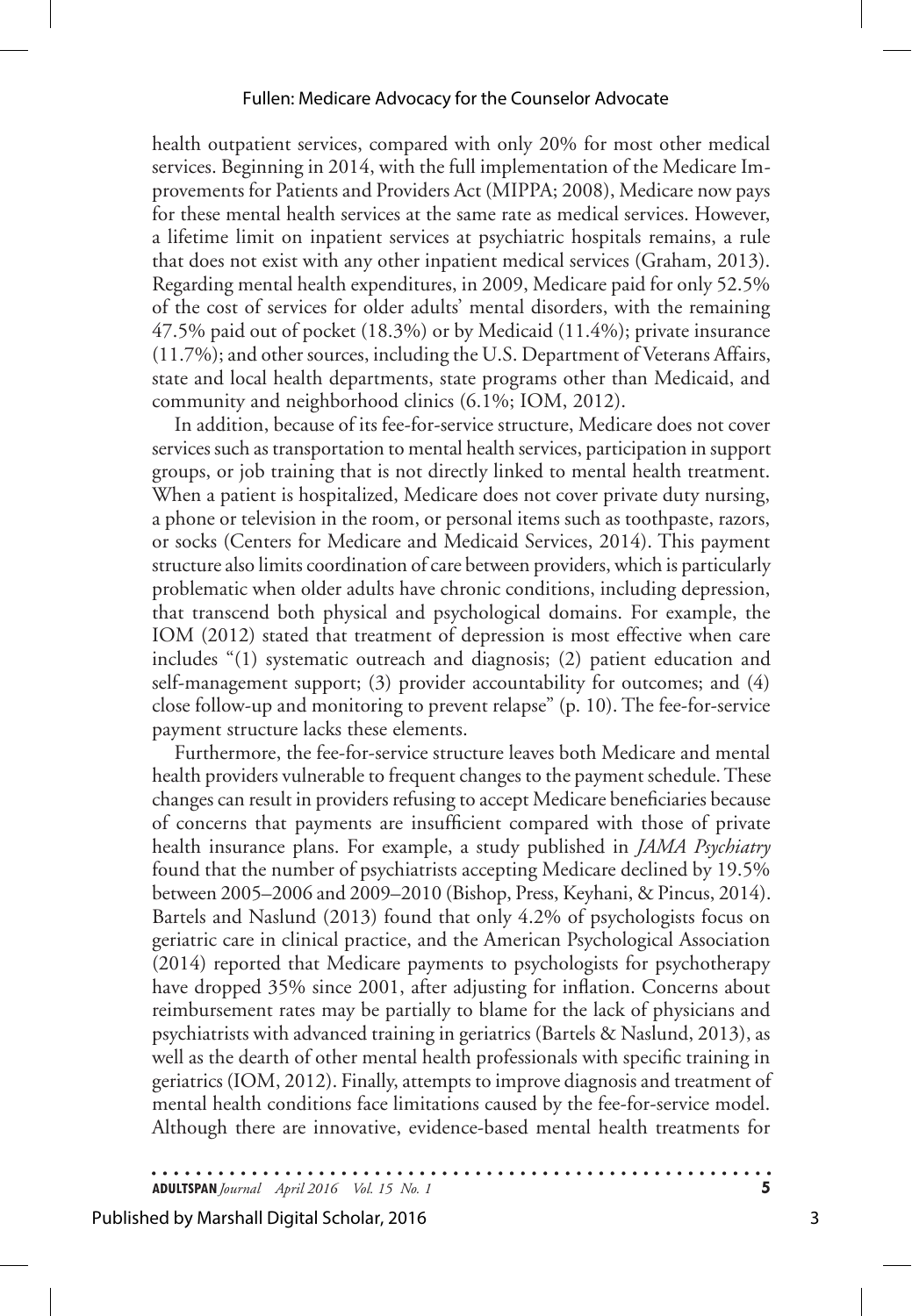older adults, "Medicare payment policy, lack of infrastructure, and a dearth of trained personnel have prevented widespread implementation for older adults" (IOM, 2012, p. 248). For example, the Medicare annual wellness visit, which includes screening for depression and cognitive impairment, takes steps toward preventive mental health, but does little to provide additional resources for treatment (Bartels & Naslund, 2013).

Medicare's restrictions have persisted despite alarming numbers of beneficiaries requiring mental health treatment. Currently, approximately 26% of all Medicare beneficiaries, or more than 13 million Americans, have a mental disorder (Center for Medicare Advocacy, n.d.). A recent report identified 7.4 million community-living older adults receiving services for mental disorders at a total cost of \$17.1 billion (excluding older adults in nursing homes, prisons, or jails), making mental disorders the eighth most expensive condition for older adults in the United States (IOM, 2012). As the older adult population increases, greater numbers of older adults with mental health conditions will rely on Medicare for access to treatment. For example, in 2009, Medicare paid for 52.5% of the \$17.1 billion spent on mental health services, which included outpatient services, home health services, prescriptions, physician and medical provider office visits, and hospital and emergency department services (IOM, 2012). Older adults with mental health or substance use conditions are some of the most costly Medicare beneficiaries (Alecxih, Shen, Chan, Taylor, & Drabek, 2010). Furthermore, geriatric mental health experts have long believed that the baby boom cohort will utilize greater rates of mental health and substance use services than previous generations of older adults (Koenig, George, & Schneider, 1994). Because baby boomers have entered adulthood in a period when mental health treatment is more widely accepted compared with preceding generations, some experts have hypothesized that as they age, baby boomers will be more likely to seek psychotherapy services for anything from stress management to treating substance use disorders (Bartels et al., 2005). Furthermore, there is some evidence that may suggest increasing rates of mental health concerns among this age cohort. For example, between 1999 and 2004, the suicide rate for adults ages 45 to 54 years increased by 19.5% (Centers for Disease Control and Prevention, 2007) and illicit drug use nearly doubled (from 5.1% to 9.4%) among adults ages 50 to 59 years between 2002 and 2007 (IOM, 2012).

# **Medicare's Development**

Medicare policy experts have described "the politics of benefits" (Oberlander, 2003, p. 11) as an important part of understanding Medicare. Historically, there has been a gap between public perception of Medicare as comprehensive social health insurance and the limited benefits it actually offers. Prior to Medicare officially becoming law in 1965, significant debate took place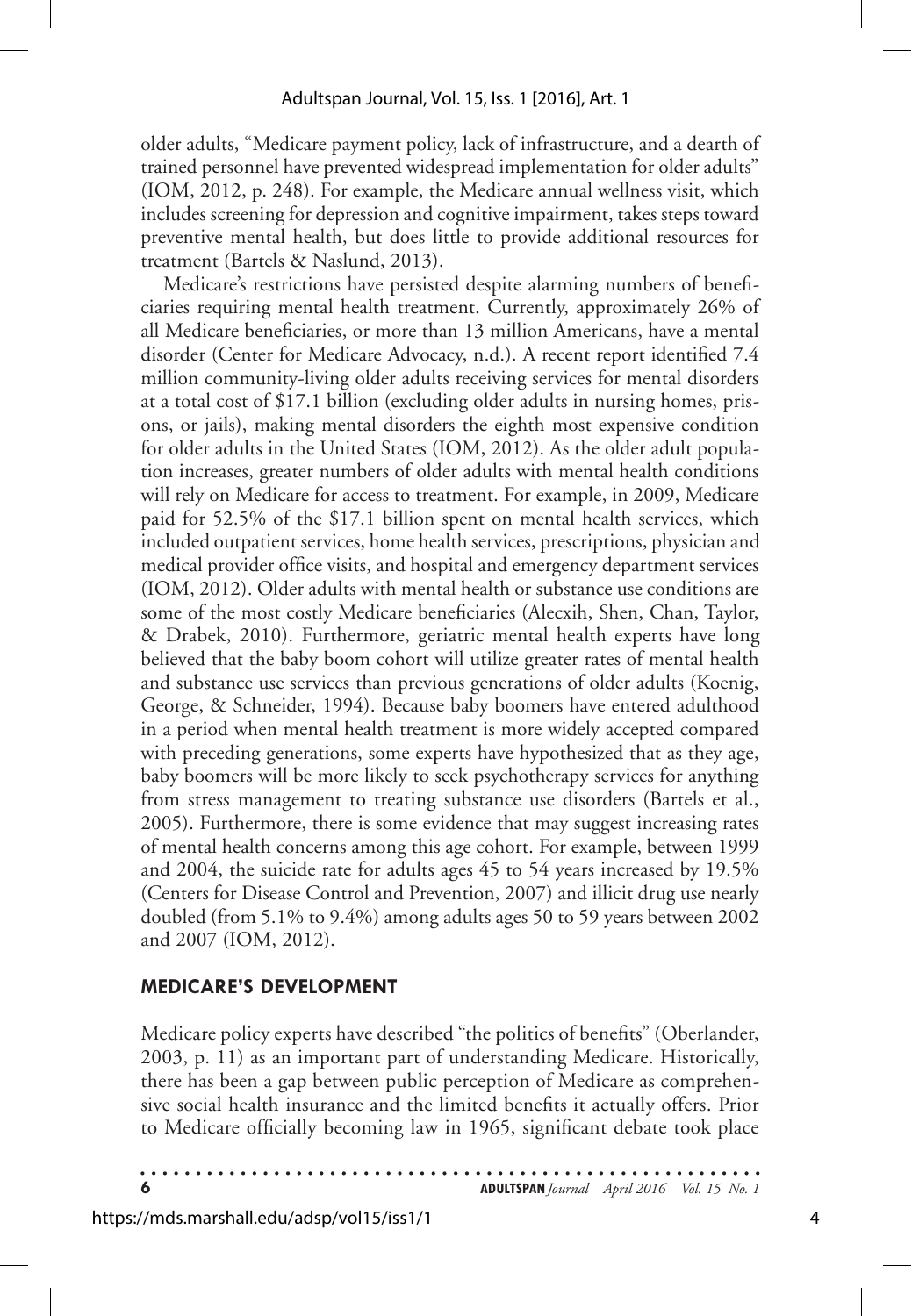#### Fullen: Medicare Advocacy for the Counselor Advocate

between those who desired universal health care and those who valued a strong private insurance market. Therefore, when President Lyndon B. Johnson signed Medicare into law in 1965, politicians on both sides of the aisle believed that it was a successful political compromise. Since its inception, Medicare was touted as social insurance based on the political principle of universality. Lawmakers wanted Medicare to apply equally to all older adults, regardless of income and financial means. By modeling its programmatic structure after the successful Social Security system, lawmakers promoted Medicare as a health benefit that beneficiaries earned by paying into the system throughout their younger years. By using this strategy, Medicare pleased members on both sides of the political aisle. However, to create a program that provided health care benefits for all older adult citizens, lawmakers elected to restrict which benefits the Medicare program would include. Medicare Part A was intended to pay for hospital stays and physician services, whereas Part B added access to additional outpatient providers through a separate financing structure. Although Medicare increased access to health care substantially, the policy never intended to cover the entire range of health care needs that older adults might incur.

The decision by lawmakers to create a benefit that was universal but limited in scope resulted in seemingly contradictory reports of Medicare providing too little and costing too much to remain viable (Oberlander, 2003). Despite the perception that older adults rely exclusively on Medicare for health care benefits, advocacy groups have noted that high deductibles and copays, as well as the lack of coverage for long-term care or dental services, result in the majority of older adults having to maintain supplemental health coverage (Kaiser Family Foundation, 2014). In fact, a recent survey indicated that 93% of Medicare beneficiaries had supplemental coverage or participated in Medicare managed care (Medicare Payment Advisory Commission, 2013).

Political compromise affected the development of Medicare, and policy makers settled on a system of benefits that was both broad and constrained. Medicare's central goal was "to bring the elderly into the mainstream of American medicine" (Oberlander, 2003, p. 31). In 1965, this meant that Medicare would base its programmatic structure on three principles: (a) enlisting physicians and a limited number of specialists, (b) paying them using a fee-for-service payment structure, and (c) providing acute care services that would limit expenditures. More than 50 years later, these principles continue to exert significant influence on Medicare, including its provision of mental health services to older adults.

#### **Health Care's Changing Landscape**

Medicare's financial and political future is grounded within the greater context of the American health care system (Marmor, Oberlander, & White, 2011).

**ADULTSPAN***Journal April 2016 Vol. 15 No. 1* **7**

Published by Marshall Digital Scholar, 2016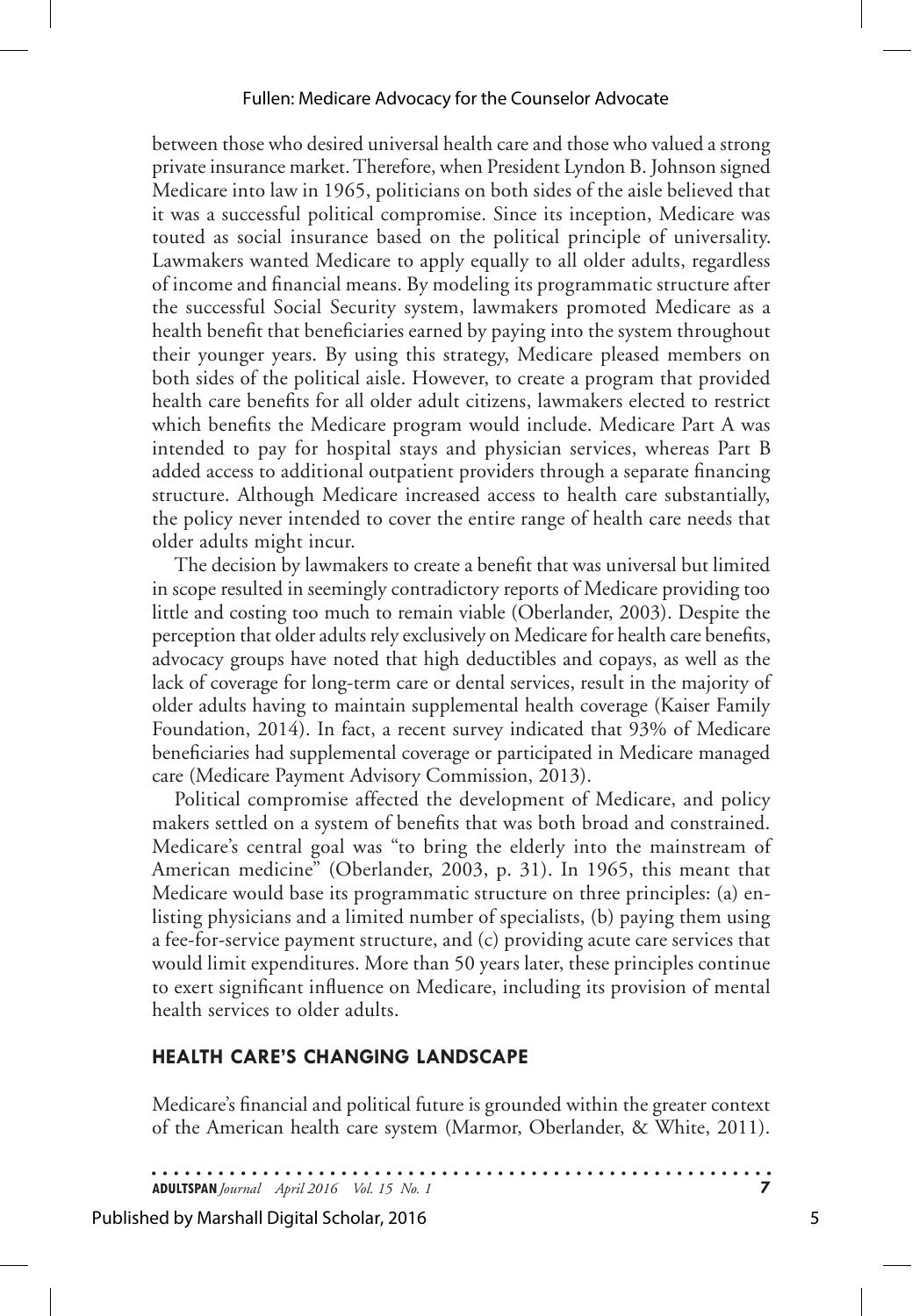Currently, there is a sharp contrast between Medicare's commitment to the acute care model and health care experts' increasing recognition of factors such as chronic illness, comorbid physical and mental health conditions, and the use of a wellness model to improve health. In 1965, policy makers crafted Medicare as protection for older adults against unforeseen hospital and physician costs, and, at the time, it was standard practice in the private health insurance market to cover acute care services. Little attention was paid to chronic conditions, and home health and nursing home care were restricted to short-term rehabilitation services. Services for long-term care, such as nursing home benefits, were eschewed by lawmakers because of the fear that providing such services would "open a bottomless budgetary pit" (Vladeck, as cited in Oberlander, 2003, p. 39). Thus, in the 50-plus years since its inception, Medicare policy has almost exclusively focused on diagnosing and treating patients according to an acute care model. In fact, much of the U.S. health care system has origins in the early 20th century "when health care problems were typically acute and life expectancy was significantly shorter than today" (IOM, 2012, p. 10). However, because an estimated 89% of older adults have at least one chronic condition (Alecxih et al., 2010), the acute care orientation is "not appropriate for much of geriatric care" (IOM, 2012, p. 10).

Furthermore, there is a growing awareness of the interaction between mental and physical health. Physical conditions complicate the treatment of older adults' mental health, and vice versa. The World Health Organization (WHO; 2015) identified depression as the "leading cause of disability worldwide" ("Key Facts," para. 1), and it estimated that by 2030 depression will have the greatest disease burden worldwide (WHO, 2011). Increasingly, geriatricians have recognized that many older adults with mental health conditions also have acute or chronic physical health conditions, not to mention cognitive and functional limitations (IOM, 2012; Qiu et al., 2010). For example, one study of adults 60 years and older with depressive disorders found a high rate of comorbidity with a variety of physical conditions, including chronic lung disease (23%), hypertension (58%), diabetes (23%), arthritis (56%), hearing or vision loss (55%), heart disease (28%), chronic pain (57%), cancer (11%), gastrointestinal disease (21%), urinary tract and prostate disease (39%), and neurological conditions (8%; Noel et al., 2004).

As health advocates become more aware of the prevalence and costliness of chronic conditions, there is an increasing emphasis on wellness and prevention efforts. Proponents of the wellness movement have explained that by increasing awareness of unhealthy behaviors and providing access and incentives for health promotion, chronic health conditions can be prevented (Granello, 2013). At its core, the wellness movement is based on three theoretical assumptions. First, health should be conceptualized holistically, with attention paid by both clients and practitioners to numerous domains of personhood and how these domains contribute to health outcomes. Second, prevention and health promotion are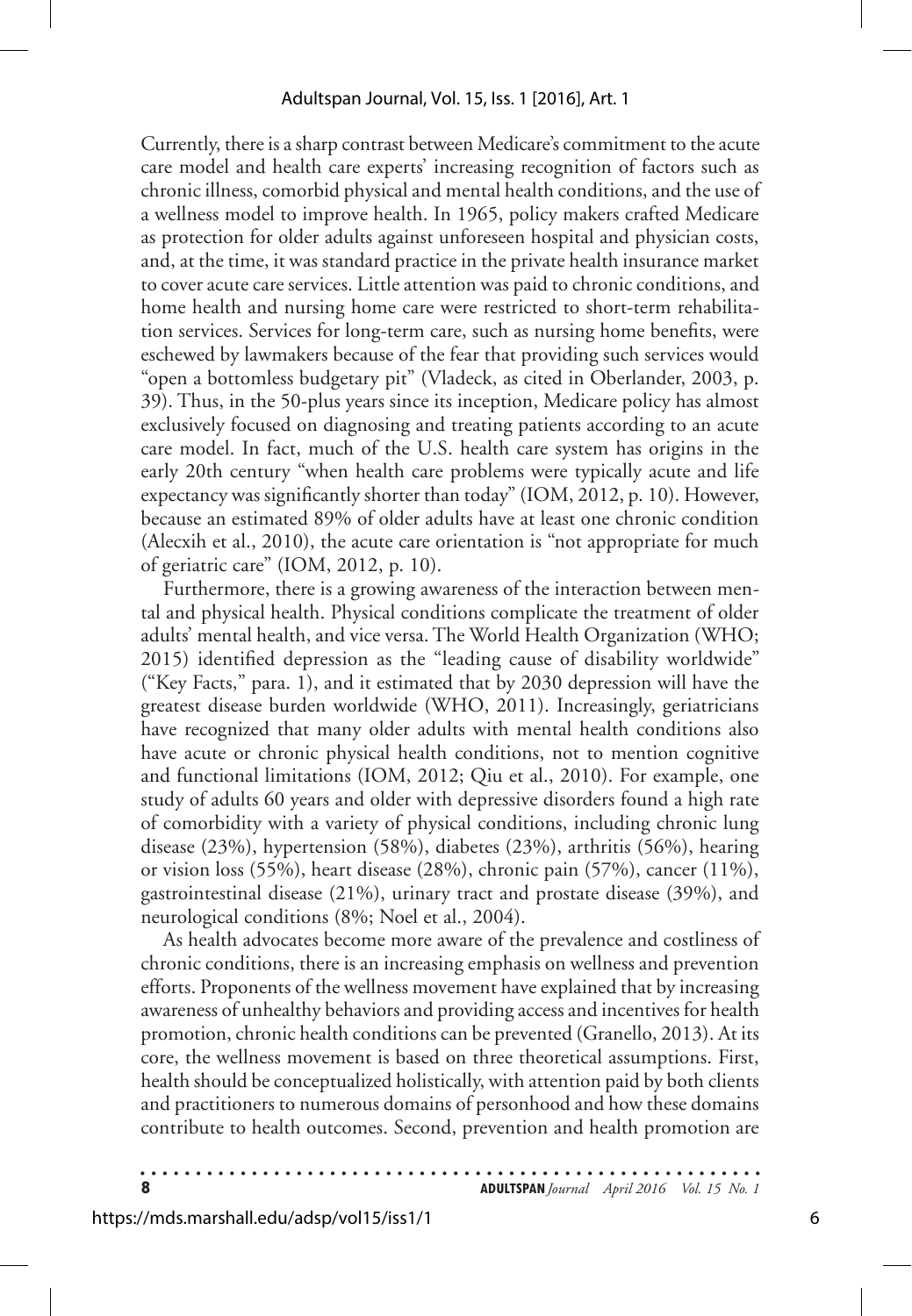important strategies to change health behavior. Finally, the strengths and assets that each client possesses should be leveraged by the health care provider to enhance treatment. One example is the growing prevalence of employersponsored wellness programs to promote healthy behaviors and reduce health care expenditures for employees. In fact, in 2012, 87% of companies with 500 or more employees intended to initiate wellness programs or improve those that already existed (Tjoa, Ling, Bender, Brittenham, & Jha, 2012).

# **Implications for Advocacy**

Policy making is described as a struggle over competing values and ideas (Stone, 2011). To maximize advocacy efforts related to Medicare inclusion, counselor advocates must understand Medicare's central values, engage the ideas about older adults' mental health that are important to the public, and persuade lawmakers that including counselors in the Medicare program represents a solution to an otherwise unaddressed social problem. Therefore, counselor advocates should consider the use of three themes when participating in Medicare advocacy: (a) mental health parity, (b) long-term program savings, and (c) the wellness paradigm. By focusing on these values, counselor advocates will make the case to lawmakers and the general public that including counselors in Medicare is in the best interest of older adults.

In the case of Medicare, historical political values such as universality of coverage and restriction of benefits create ongoing tensions in Medicare policy. However, there is increasing societal awareness of the need for mental health parity laws that require mental health services to be covered at a rate equal to other medical services. For example, despite Medicare's staunch resistance to expanding benefits, parity legislation passed in 2008 (MIPPA, 2008). Counselor advocates may wish to communicate to others, including lawmakers, that under current circumstances, Medicare violates the spirit of mental health parity by restricting older adults' access to more than 175,000 licensed mental health professionals, including those with whom a Medicare beneficiary may already have a therapeutic relationship (Terrazas & Todd, 2014). This restriction is occurring at a time when increasing numbers of older adults need mental health services (IOM, 2012). Thus, to achieve true parity of access to mental health services, Medicare should allow its beneficiaries to seek treatment without unnecessary restrictions. Therefore, counselors should frame advocacy efforts by pointing to the unmet mental health needs of older adults and identifying the counseling profession as a solution to this problem.

Next, counselor advocates should be aware of the long history of political concerns about Medicare's financial solvency. For those lawmakers and members of the public who express concerns about adding more mental health services, it is important to identify both short- and long-term financial consequences of including LPCs and MFTs as Medicare providers. For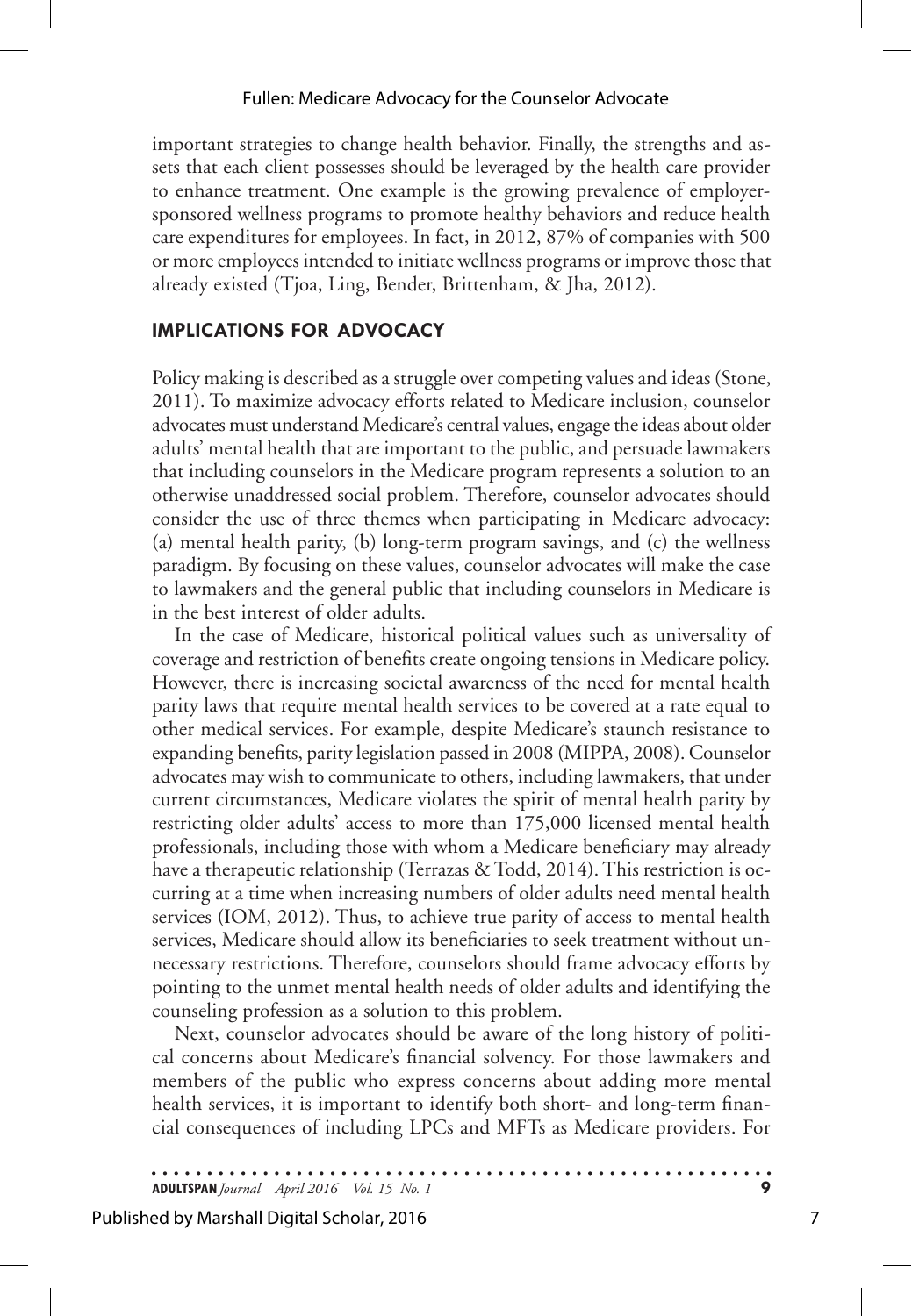example, expanding the number of available mental health providers would likely result in a short-term increase in Medicare dollars spent on mental health services. However, current legislation stipulates that LPCs and MFTs would be reimbursed at the same rate as clinical social workers, which is currently 75% of what is paid to psychologists and psychiatrists. Therefore, adding LPCs and MFTs at the current proposed rate provides the possibility of cost savings when compared with the services of other providers. In addition, greater access to services such as counseling may result in reduced utilization of costlier expenditures, such as psychiatric hospitalizations. This could result in net savings for the Medicare program.

Finally, counselor advocates should be aware that although Medicare has long valued the acute care model, there is evidence indicating that a paradigm shift is under way. Many American health care leaders are pointing to the prevalence of chronic illnesses, the effect this will have on treatments, and the need for treatments that are oriented toward wellness (IOM, 2012). For example, the Patient Protection and Affordable Care Act (2010) mandates that Medicare increase resources devoted to prevention and wellness efforts (Cogan, 2011). This mandate was the impetus for the recent addition of an annual wellness visit benefit that includes screenings for depression and cognitive impairment. Furthermore, in early 2014, the Medicare policy manual was updated to expand preventive services for chronic conditions such as multiple sclerosis, Parkinson's disease, and Alzheimer's disease (Jaffe, 2014). This change indicates that Medicare is evolving, although it remains to be seen how its openness to prevention and wellness will be applied to mental health services. When dialoguing with lawmakers and the public about older adults' mental health, counselor advocates should be aware of this changing paradigm and describe the counseling profession's long-held commitment to wellness and prevention (Myers, 1992). Counselor advocates can identify themselves as mental health professionals who specialize in providing clinical services that take into account the developmental needs of older adults and attend to their needs for integrated wellness. Although these concepts are not new to the counseling profession, they represent values that are increasingly important to the public.

# **Conclusion**

Medicare reimbursement is an important issue for both the counseling profession and older Americans. To enhance advocacy efforts, counselor advocates need to understand how Medicare addresses older adults' mental health, the unique political development of Medicare, and the contemporary values that may influence how lawmakers and the public wish to shape the future of Medicare. By framing advocacy efforts within the discussion of key issues such as mental health parity, net program costs, and the wellness paradigm, counselor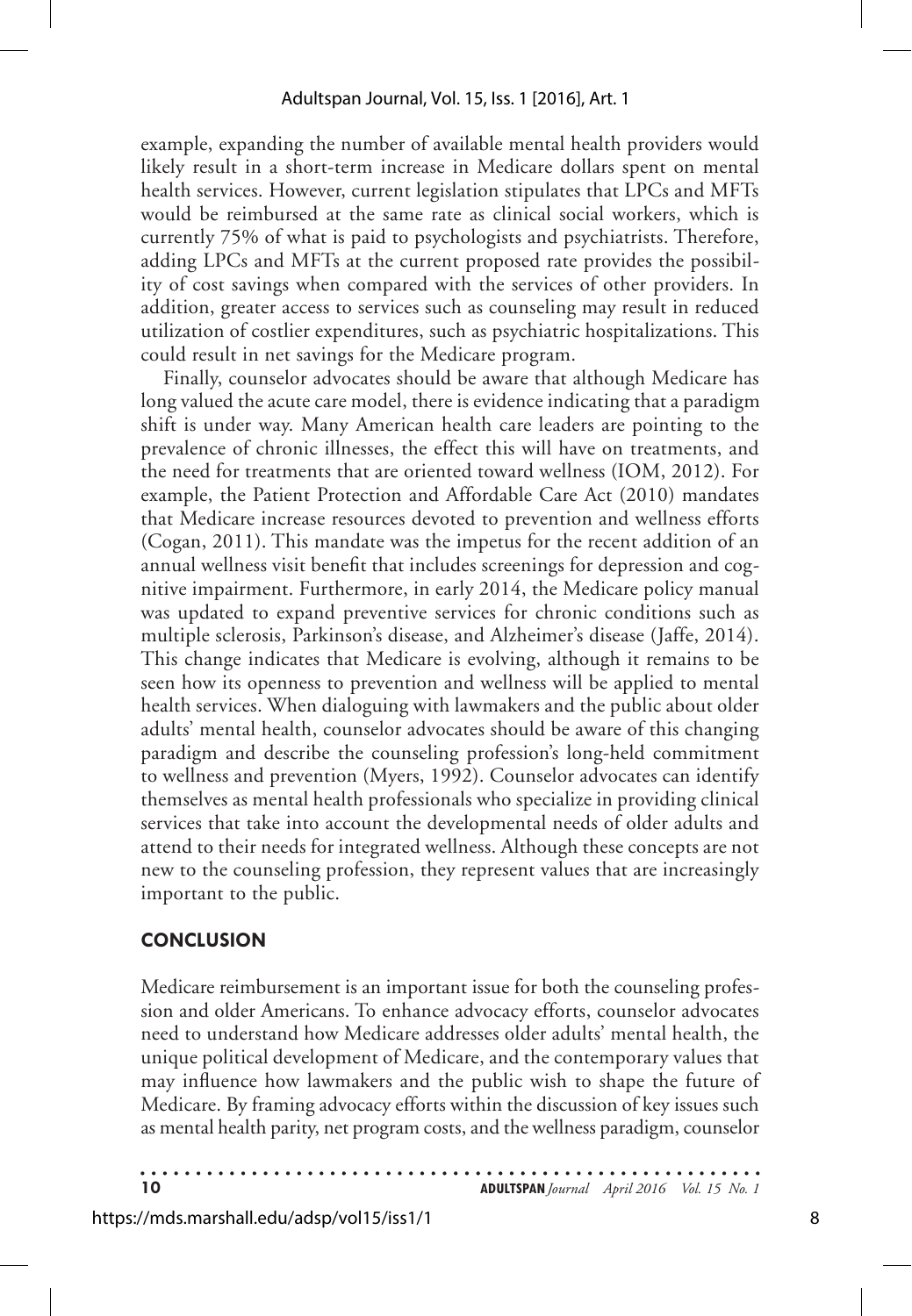#### Fullen: Medicare Advocacy for the Counselor Advocate

advocates can express the need to increase older adults' access to mental health services through the inclusion of counselors in Medicare.

#### **References**

- Alecxih, L., Shen, S., Chan, I., Taylor, D., & Drabek, J. (2010). *Individuals living in the community with chronic conditions and functional limitations: A closer look.* Retrieved from http://aspe.hhs.gov/sites/default/ files/pdf/75961/closerlook.pdf
- American Counseling Association. (2015). *Day on the hill.* Retrieved from http://www.counseling.org/ institute/day-on-the-hill
- American Counseling Association. (n.d.). *Medicare, outpatient mental health services, and coverage of licensed professional counselors—S. 562 and H.R. 3662.* Retrieved from http://www.counseling.org/docs/publicpolicy-faqs-and-documents/medicare-briefing-paper.pdf?sfvrsn=6
- American Psychological Association. (2014). *Congress should halt Medicare's plummeting psychologist payments.*  Retrieved from http://www.apapracticecentral.org/advocacy/state/leadership/slc-fact-medicare.aspx
- Bartels, S. J., Blow, F. C., Brockmann, L. M., & Van Citters, A. D. (2005). *Substance abuse and mental health among older Americans: The state of the knowledge and future directions.* Rockville, MD: Substance Abuse and Mental Health Services Administration.
- Bartels, S. J., & Naslund, J. A. (2013). The underside of the silver tsunami—Older adults and mental health care. *The New England Journal of Medicine, 368,* 493–496. doi:10.1056/NEJMp1211456
- Bishop, T. F., Press, M. J., Keyhani, S., & Pincus, H. A. (2014). Acceptance of insurance by psychiatrists and the implications for access to mental health care. *JAMA Psychiatry, 71,* 176–181. doi:10.1001/ jamapsychiatry.2013.2862
- Center for Medicare Advocacy. (n.d.). *Medicare and mental health.* Retrieved from http://www.medicareadvocacy.org/medicare-and-mental-health/
- Centers for Disease Control and Prevention. (2007). Increases in age-group-specific injury mortality—United States, 1999–2004. *Morbidity and Mortality Weekly Report, 56,* 1281–1284. Retrieved from http://www. cdc.gov/mmwr/preview/mmwrhtml/mm5649a1.htm
- Centers for Medicare and Medicaid Services. (2014). *Medicare & your mental health benefits.* Retrieved from https://www.medicare.gov/pubs/pdf/10184.pdf
- Cogan, J. A., Jr. (2011). The Affordable Care Act's preventive services mandate: Breaking down the barriers to nationwide access to preventive services. *The Journal of Law, Medicine & Ethics, 39,* 355–365. doi:10.1111/j.1748-720X.2011.00605.x
- Drapeau, C. W., & McIntosh, J. L. (2015). *U.S.A. suicide: 2013 official final data.* Washington, DC: American Association of Suicidology.
- Graham, J. (2013, December 27). Medicare to cover more mental health costs. *The New York Times.* Retrieved from http://newoldage.blogs.nytimes.com/2013/12/27/medicare-to-cover-more-mental-healthcosts/?\_php=true&\_type=blogs&\_r=0
- Granello, P. (2013). *Wellness counseling.* Columbus, OH: Pearson.
- Institute of Medicine. (2012). *The mental health and substance use workforce for older adults: In whose hands?* Washington, DC: National Academies Press.
- Jaffe, S. (2014, March 25). A quiet 'sea change' in Medicare. *The New York Times*. Retrieved from http:// newoldage.blogs.nytimes.com/2014/03/25/a-quiet-sea-change-in-medicare/
- Kaiser Family Foundation. (2014). *Medicare at a glance.* Retrieved from http://kff.org/medicare/fact-sheet/ medicare-at-a-glance-fact-sheet/
- Koenig, H. G., George, L. K., & Schneider, R. (1994). Mental health care for older adults in the year 2020: A dangerous and avoided topic. *The Gerontologist, 34,* 674–679. doi:10.1093/geront/34.5.674
- Lee, C. C., & Rodgers, R. A. (2009). Counselor advocacy: Affecting systemic change in the public arena. *Journal of Counseling & Development, 87,* 284–287. doi:10.1002/j.1556-6678.2009.tb00108.x
- Marmor, T., Oberlander, J., & White, J. (2011). Medicare and the federal budget: Misdiagnosed problems, inadequate solutions. *Journal of Policy Analysis and Management, 30,* 928–934. doi:10.1002/pam
- Medicare Improvements for Patients and Providers Act of 2008, Pub. L. No. 110-275, 122 Stat. 2494 (2008).
- Medicare Payment Advisory Commission. (2013). *Health care spending and the Medicare program.* Washington, DC: Author.

. . . . . . . . . . . . . . . . . **ADULTSPAN***Journal April 2016 Vol. 15 No. 1* **11**

#### Published by Marshall Digital Scholar, 2016